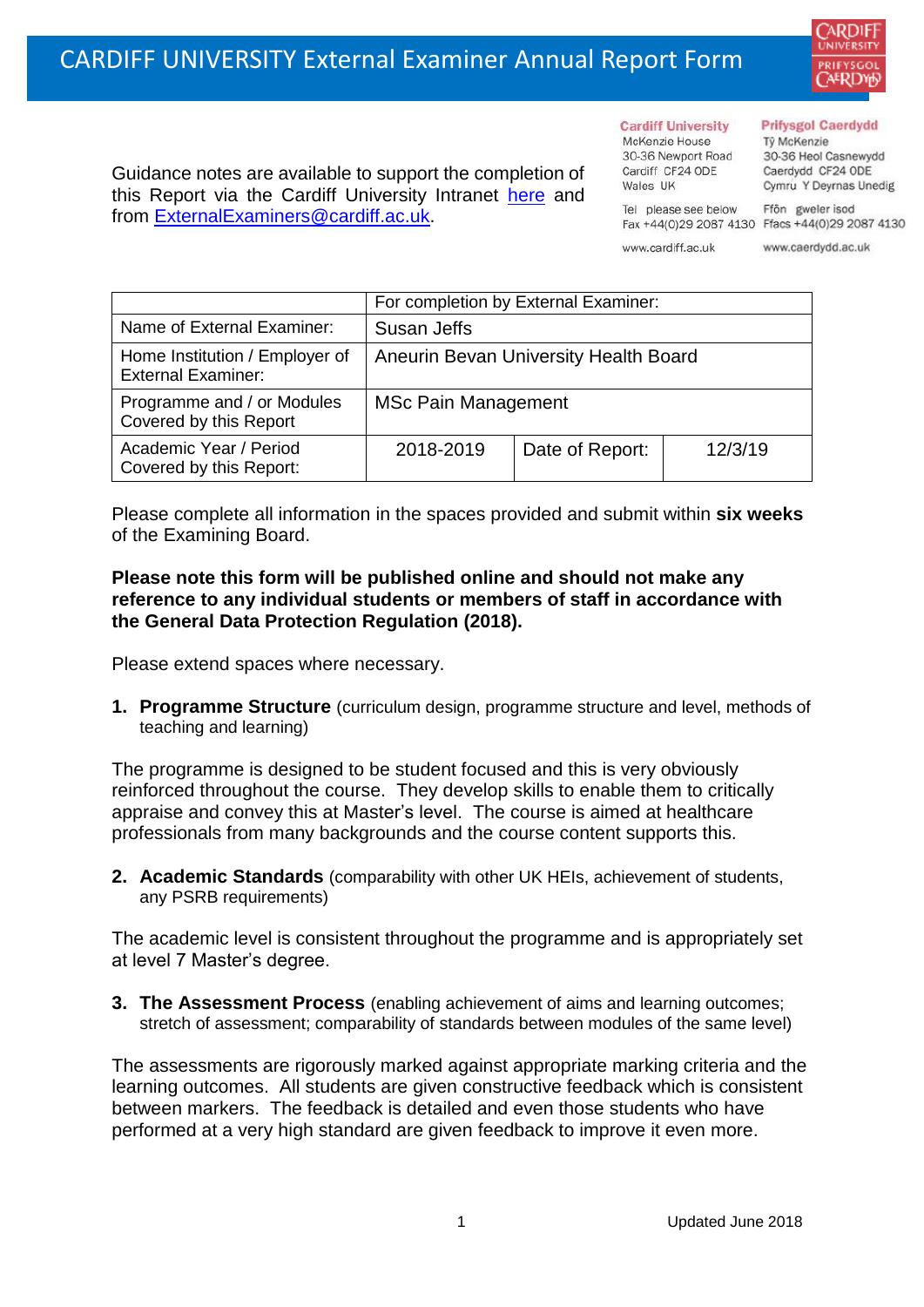4. **Examination of Master's Dissertations** (sample of dissertations received, appropriateness of marking schemes, standard of internal marking, classification of awards)

An appropriate sample of dissertations were received. The marking scheme was robust and accurately applied. The standard of internal marking was excellent and consistent. I had no issues with any of the marks. The classifications of awards were fair.

## **5. Year-on-Year Comments**

[Previous External Examiner Reports are available from the Cardiff University Website [here.](https://www.cardiff.ac.uk/public-information/quality-and-standards/external-examiner-reports)]

The team are available if I need to contact them. I have had some issues with IT but this has now been resolved which has made marking examinations much easier.

- **6. Preparation for the role of External Examiner (for new External Examiners only)** (appropriateness of briefing provided by the programme team and supporting information, visits to School, ability to meet with students, arrangements for accessing work to review)
- **7. Noteworthy Practice and Enhancement** (good and innovative practice in learning, teaching and assessment; opportunities for enhancement of learning opportunities)

The team are up to date with latest research and so are able to support the students with the most up to date information. I was impressed that the team were very supportive of students publishing their work and are happy to advise as to how they can do this.

**8. Appointment Overview (for retiring External Examiners only)** (significant changes in standards, programme/discipline developments, implementation of recommendations, further areas of work)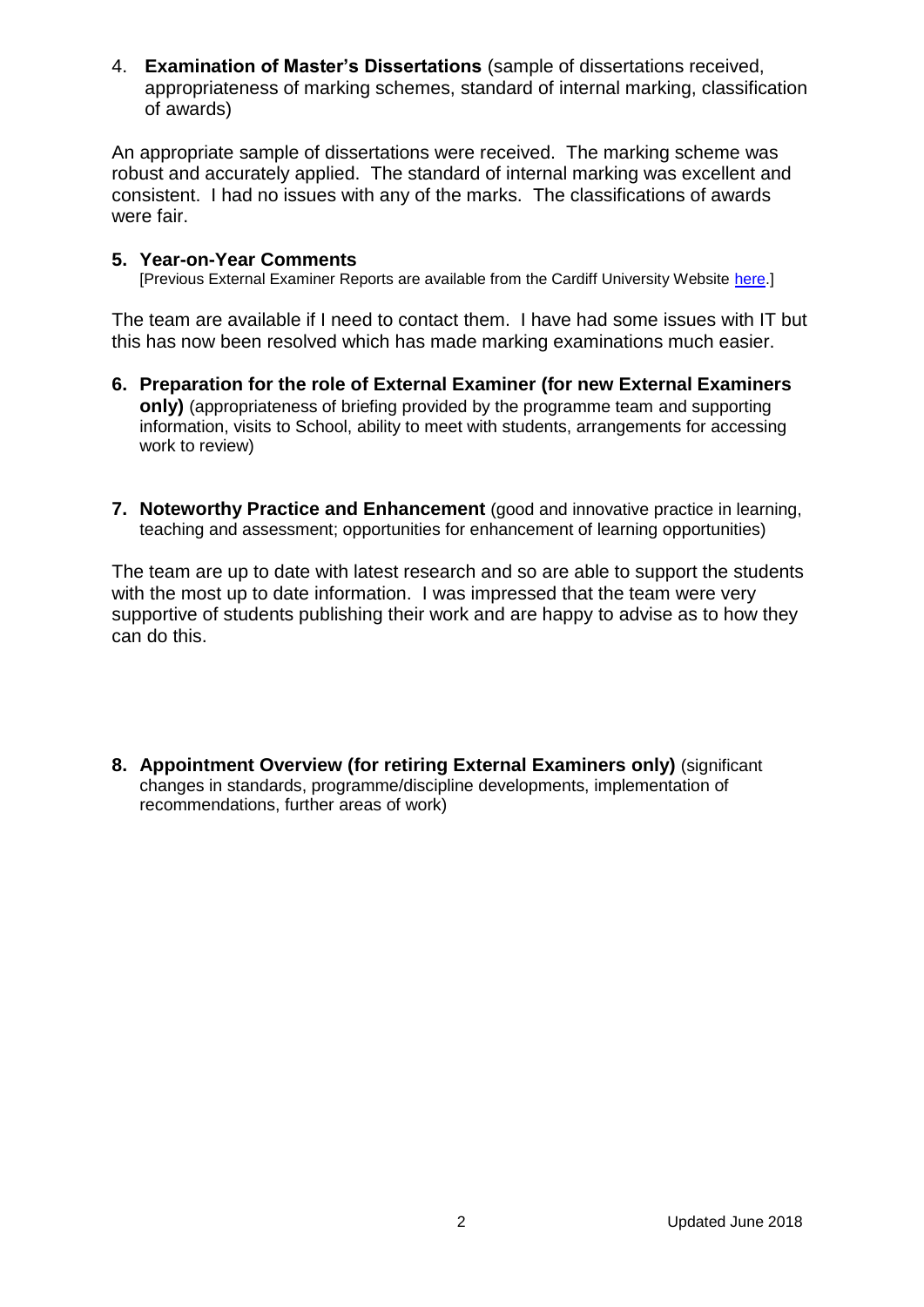## **9. Annual Report Checklist**

Please include appropriate comments within Sections 1-7 above for any answer of 'No'.

|                                                        |                                                                                                                                                             | <b>Yes</b><br>(Y) | <b>No</b><br>(N) | N/A<br>(N/A) |
|--------------------------------------------------------|-------------------------------------------------------------------------------------------------------------------------------------------------------------|-------------------|------------------|--------------|
| <b>Programme/Course information</b>                    |                                                                                                                                                             |                   |                  |              |
| 9.1                                                    | Did you receive sufficient information about the Programme and<br>its contents, learning outcomes and assessments?                                          | Y                 |                  |              |
| 9.2                                                    | Were you asked to comment on any changes to the assessment<br>of the Programme?                                                                             |                   | N                |              |
| <b>Commenting on draft examination question papers</b> |                                                                                                                                                             |                   |                  |              |
| 9.3                                                    | Were you asked to approve all examination papers contributing<br>to the final award?                                                                        |                   |                  | N/A          |
| 9.4                                                    | Were the nature, spread and level of the questions appropriate?                                                                                             |                   |                  | N/A          |
| 9.5                                                    | Were suitable arrangements made to consider your comments?                                                                                                  |                   |                  | N/A          |
|                                                        | <b>Examination scripts</b>                                                                                                                                  |                   |                  |              |
| 9.6                                                    | Did you receive a sufficient number of scripts to be able to assess<br>whether the internal marking and classifications were appropriate<br>and consistent? |                   |                  | N/A          |
| 9.7                                                    | Was the general standard and consistency of marking<br>appropriate?                                                                                         |                   |                  | N/A          |
| 9.8                                                    | Were the scripts marked in such a way as to enable you to see<br>the reasons for the award of given marks?                                                  |                   |                  | N/A          |
| 9.9                                                    | Were you satisfied with the standard and consistency of marking<br>applied by the internal examiners?                                                       |                   |                  | N/A          |
| 9.10                                                   | In your judgement, did you have the opportunity to examine a<br>sufficient cross-section of candidates' work contributing to the<br>final assessment?       |                   |                  | N/A          |
|                                                        | <b>Coursework and practical assessments</b>                                                                                                                 |                   |                  |              |
| 9.11                                                   | Was the choice of subjects for coursework and / or practical<br>assessments appropriate?                                                                    |                   |                  | N/A          |
| 9.12                                                   | Were you afforded access to an appropriate sample of<br>coursework and / or practical assessments?                                                          |                   |                  | N/A          |
| 9.13                                                   | Was the method and general standard of assessment<br>appropriate?                                                                                           |                   |                  | N/A          |
| 9.14                                                   | Is sufficient feedback provided to students on their assessed<br>work?                                                                                      |                   |                  | N/A          |
|                                                        | <b>Clinical examinations (if applicable)</b>                                                                                                                |                   |                  |              |
| 9.15                                                   | Were satisfactory arrangements made for the conduct of clinical<br>assessments?                                                                             |                   |                  | N/A          |
| <b>Sampling of work</b>                                |                                                                                                                                                             |                   |                  |              |
| 9.16                                                   | Were you afforded sufficient time to consider samples of<br>assessed work?                                                                                  | Y                 |                  |              |
|                                                        | <b>Examining board meeting</b>                                                                                                                              |                   |                  |              |
| 9.17                                                   | Were you able to attend the Examining Board meeting?                                                                                                        | Y                 |                  |              |